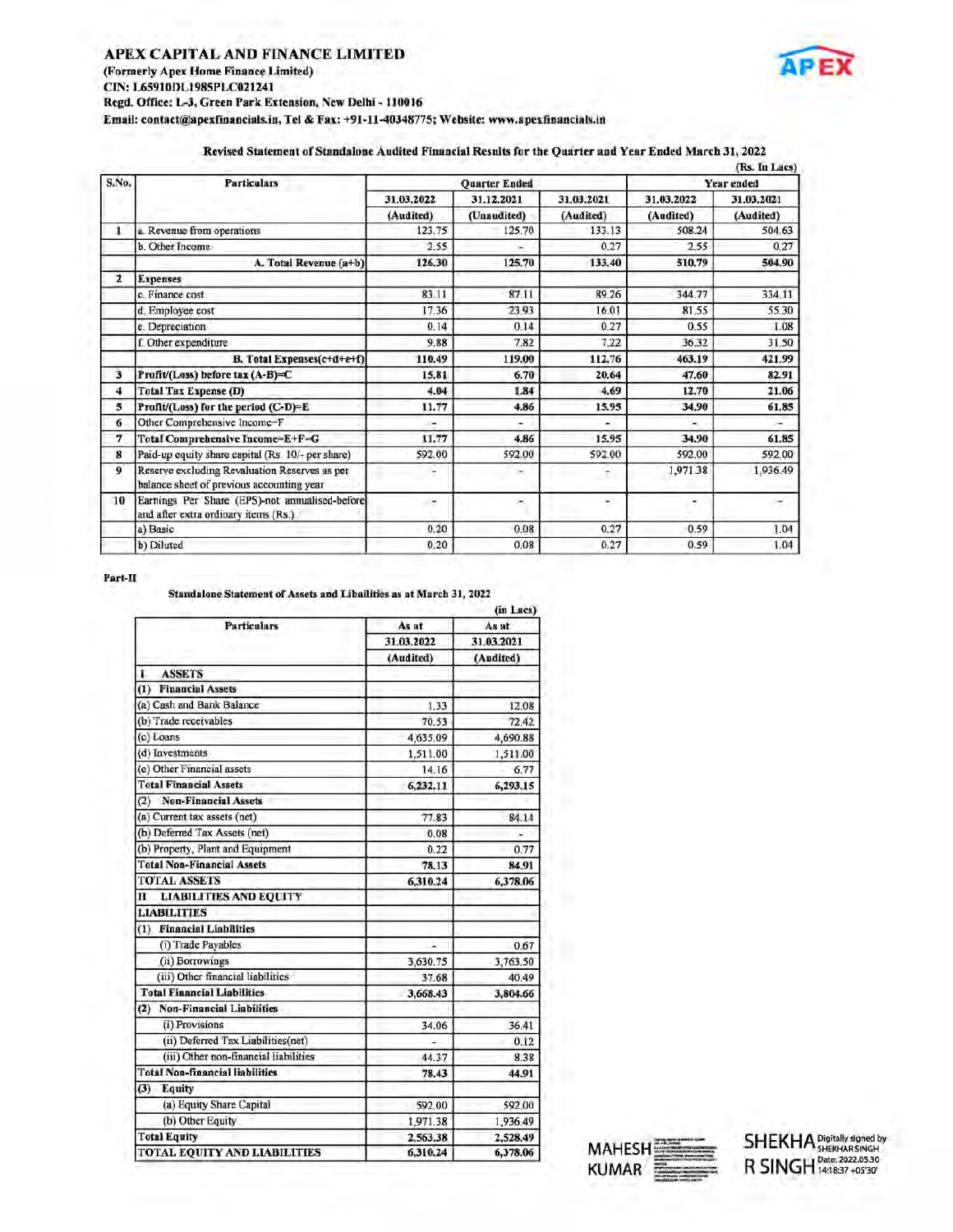# Statement of Cash Flow For the Statement of Cash Flow For the Statement of Cash Flow For the Statement of Cash Statement of Cash Flow For the Year ended March 31, 2022

| Statement of Cash Flow For the Year ended March 31, 2022                                                                                                                                                                                                                                              |                   |                      |
|-------------------------------------------------------------------------------------------------------------------------------------------------------------------------------------------------------------------------------------------------------------------------------------------------------|-------------------|----------------------|
|                                                                                                                                                                                                                                                                                                       |                   |                      |
| <b>Particulars</b>                                                                                                                                                                                                                                                                                    | (Rs. In Lacs)     | (Rs. In Lacs)        |
|                                                                                                                                                                                                                                                                                                       | <b>Year Ended</b> | <b>Year Ended</b>    |
|                                                                                                                                                                                                                                                                                                       | 31.03.2022        | 31.03.2021           |
| A. Cash Flow from Operating Activities                                                                                                                                                                                                                                                                |                   | 82.91                |
| <b>Profit before tax</b>                                                                                                                                                                                                                                                                              | 47.60             |                      |
| Add: Depreciation<br>Operationg profit before working capital changes                                                                                                                                                                                                                                 | 0.55<br>48.15     | 83.98                |
| <b>Adjustment for:</b>                                                                                                                                                                                                                                                                                |                   |                      |
| Decrease/(increase) in loan & advances                                                                                                                                                                                                                                                                | 55.79             | (179.90)             |
| Decrease/(increase) in Other Financial Assets                                                                                                                                                                                                                                                         | (7.39)            | (5.17)               |
| Decrease/(increase) in Trade Receivables                                                                                                                                                                                                                                                              | 1.88              | (57.96)              |
| Increase/(decrease) in Trade Payables<br>Increase/(decrease) in Other Financial Liabilities                                                                                                                                                                                                           | (0.67)            |                      |
| Increase/(decrease) in Other non Financial Liabilities                                                                                                                                                                                                                                                | (2.81)<br>35.98   | 35.93<br>(4.66)      |
| Cash from/ (used in) operations                                                                                                                                                                                                                                                                       | 130.93            | (127.63)             |
| Less : Direct tax paid                                                                                                                                                                                                                                                                                | 8.94              | 34.76                |
| Net cash from/(used in ) operating activities (A)                                                                                                                                                                                                                                                     | 121.99            | (162.39)             |
| ii. Cash Flow from Investing activities                                                                                                                                                                                                                                                               |                   |                      |
| Net Cash from/(used in) investing activities (B)                                                                                                                                                                                                                                                      | s                 |                      |
| iii. Cash Flow from Financing activities                                                                                                                                                                                                                                                              |                   |                      |
| Proceeds from Unsecured Borrowings<br><b>Refind of Unsecured Borrowings</b>                                                                                                                                                                                                                           | 164.65<br>297.40  | 1,977.30<br>1,805.05 |
| Net Cash from/(used in) financing activities (C)                                                                                                                                                                                                                                                      | (132.75)          | 172.25               |
| iv. Net (Decrease)/Increase in Cash and Cash Equivalents (i+ii+iii)                                                                                                                                                                                                                                   | (10.76)           |                      |
| Opening cash and cash equivalents                                                                                                                                                                                                                                                                     | 12.08             |                      |
| Closing cash and cash equivalents                                                                                                                                                                                                                                                                     | 1.32              | 12.08                |
| Components of cash & cash equivalents                                                                                                                                                                                                                                                                 |                   |                      |
| Cash in hand                                                                                                                                                                                                                                                                                          | 0.14              |                      |
| Balance with scheduled banks In current accounts                                                                                                                                                                                                                                                      | 1.18              | 10.81<br>12.08       |
|                                                                                                                                                                                                                                                                                                       | 1.32              |                      |
|                                                                                                                                                                                                                                                                                                       |                   |                      |
|                                                                                                                                                                                                                                                                                                       |                   |                      |
|                                                                                                                                                                                                                                                                                                       |                   |                      |
| (Indian Accounting Standards) Rules, 2015 from April 1, 2019 and the effective date of such transition is April 1, 2018.                                                                                                                                                                              |                   |                      |
| The above results have been reviewed by the Audit Committee and approved by the Board of Directors at its meeting held on 29 May, 2022                                                                                                                                                                |                   |                      |
| The Company has adopted Indian Accounting Standards ("Ind AS") notified under Section 133 of the Companies Act 2013 ("the Act") read with the<br>The result for the year and quarter ended 31 March 2022 were audited by the Statutory Auditors of the Company.                                       |                   |                      |
| The main business of the Company is financing activity. Further, all activities are carried out within India As such, there are no separate reportable                                                                                                                                                |                   |                      |
|                                                                                                                                                                                                                                                                                                       |                   |                      |
|                                                                                                                                                                                                                                                                                                       |                   |                      |
| per the Indian Accounting Standard 108 (Ind AS) on Operating Segment.<br>There are no exceptional items during the above mentioned periods.<br>The figures of the quarters ended 31st March are the balancing figures between the audited figures in respect of the full financial year and published |                   |                      |

| Notes:       |                                                                                                                                                                                                                                                                                                                                                                                                                                                                                                                                                                                                                                                                                                                                                                                                                                                                                                                                                                                                                                                                                                                                                                                                                                                                                                                                                                                                                                                                                                                                                                                                                                                                                                                                                                                                                                                                                                                                                                                                                                                                                                            |
|--------------|------------------------------------------------------------------------------------------------------------------------------------------------------------------------------------------------------------------------------------------------------------------------------------------------------------------------------------------------------------------------------------------------------------------------------------------------------------------------------------------------------------------------------------------------------------------------------------------------------------------------------------------------------------------------------------------------------------------------------------------------------------------------------------------------------------------------------------------------------------------------------------------------------------------------------------------------------------------------------------------------------------------------------------------------------------------------------------------------------------------------------------------------------------------------------------------------------------------------------------------------------------------------------------------------------------------------------------------------------------------------------------------------------------------------------------------------------------------------------------------------------------------------------------------------------------------------------------------------------------------------------------------------------------------------------------------------------------------------------------------------------------------------------------------------------------------------------------------------------------------------------------------------------------------------------------------------------------------------------------------------------------------------------------------------------------------------------------------------------------|
|              | The Company has adopted Indian Accounting Standards ("Ind AS") notified under Section 133 of the Companies Act 2013 ("the Act") read with the Companies<br>(Indian Accounting Standards) Rules, 2015 from April 1, 2019 and the effective date of such transition is April 1, 2018.                                                                                                                                                                                                                                                                                                                                                                                                                                                                                                                                                                                                                                                                                                                                                                                                                                                                                                                                                                                                                                                                                                                                                                                                                                                                                                                                                                                                                                                                                                                                                                                                                                                                                                                                                                                                                        |
| $\mathbf{z}$ | The above results have been reviewed by the Audit Committee and approved by the Board of Directors at its meeting held on 29 May, 2022                                                                                                                                                                                                                                                                                                                                                                                                                                                                                                                                                                                                                                                                                                                                                                                                                                                                                                                                                                                                                                                                                                                                                                                                                                                                                                                                                                                                                                                                                                                                                                                                                                                                                                                                                                                                                                                                                                                                                                     |
| 3            | The result for the year and quarter ended 31 March 2022 were audited by the Statutory Auditors of the Company.                                                                                                                                                                                                                                                                                                                                                                                                                                                                                                                                                                                                                                                                                                                                                                                                                                                                                                                                                                                                                                                                                                                                                                                                                                                                                                                                                                                                                                                                                                                                                                                                                                                                                                                                                                                                                                                                                                                                                                                             |
| 4            | The main business of the Company is financing activity. Further, all activities are carried out within India As such, there are no separate reportable segments as<br>per the Indian Accounting Standard 108 (Ind AS) on Operating Segment.                                                                                                                                                                                                                                                                                                                                                                                                                                                                                                                                                                                                                                                                                                                                                                                                                                                                                                                                                                                                                                                                                                                                                                                                                                                                                                                                                                                                                                                                                                                                                                                                                                                                                                                                                                                                                                                                |
| 5            | There are no exceptional items during the above mentioned periods.                                                                                                                                                                                                                                                                                                                                                                                                                                                                                                                                                                                                                                                                                                                                                                                                                                                                                                                                                                                                                                                                                                                                                                                                                                                                                                                                                                                                                                                                                                                                                                                                                                                                                                                                                                                                                                                                                                                                                                                                                                         |
| 6            | The figures of the quarters ended 31st March are the balancing figures between the audited figures in respect of the full financial year and published year to date<br>figures up to the third quarter of the relevant financial year duly adjusted to comply with Ind AS which wen; subject to limited review by the Statutory Auditors of<br>the Company.                                                                                                                                                                                                                                                                                                                                                                                                                                                                                                                                                                                                                                                                                                                                                                                                                                                                                                                                                                                                                                                                                                                                                                                                                                                                                                                                                                                                                                                                                                                                                                                                                                                                                                                                                |
| 7            | Previous period/ year figures have been regrouped/ reclassified, wherever found necessary, to confirm to current period/year classification.                                                                                                                                                                                                                                                                                                                                                                                                                                                                                                                                                                                                                                                                                                                                                                                                                                                                                                                                                                                                                                                                                                                                                                                                                                                                                                                                                                                                                                                                                                                                                                                                                                                                                                                                                                                                                                                                                                                                                               |
| 8            | The COVID-19 pandemic has continued to cause a significant disruption of the economic activities across the globe including India throughout the current year. It<br>is difficult to predict how long COVID waves will continue to come and go and with what intensity. We remain watchful of the emerging situation. Further, the<br>management has estimated the impact of the pandemic on its loan portfolio, based on reasonable and supportable information available till date and considering<br>performance after the first wave, second wave and third wave, and has noted that the existing provisioning levels are adequate to cover any further delinquencies.<br>Given the unique nature and scale of this pandemic, its full extent of impact on the Company's operations and financial metrics, more specifically on the<br>borrower's ability to service their obligations on a timely basis, will depend on the severity and duration of the pandemic as well as on highly uncertain future<br>developments including governmental and regulatory measures taken time to time and the Company's responses thereto. The Company has assessed the impact of<br>the pandemic on its liquidity and ability to repay its obligations as and when they are due. Based on the foregoing, management believes that the Company will be<br>able to pay its obligations as and when these become due in the foreseeable future. The Company has taken into account all the possible impacts of COVID-19 in<br>preparation of these standalone financial statements. The Company has carried out this assessment based on available internal and external sources of information<br>upto the date of approval of these standalone financial statements. The impact of COVID-19 on the operations of the Company and standalone financial statements<br>may differ from that estimated as at the date of approval of these standalone financial statements owing to the uncertain nature and duration of COVID-19<br>pandemic and is significantly dependent on uncertain future economic conditions. |

Chartered Accountants

EXAMPLE SUNTER FURNISH FURNISH FURNISH SINGLE SUNTER STATES OF THE CONTRACT ON THE CONTRACT ON THE CONTRACT ON THE CONTRACT OF THE CONTRACT OF THE CONTRACT OF THE CONTRACT OF THE CONTRACT OF THE CONTRACT OF THE CONTRACT OF Place: New Delhi Managing Director **KUMAR** Dues and Director

By Order of the Board For Mahesh Kumar & Company For Apex Capital and Finance Limited

FRN - 09660N SHEKHAR — Digitally signed by

MA Hy ES H sates ——— SING H wisi 3072.05.30 14:18:06

(CA Mahesh Kumar) DIN: <sup>00039567</sup> (Prop) Membership No. - 088236 UDIN-22088236AJVKQL1322

Place: New Delhi Date: 30<sup>th</sup> May, 2022